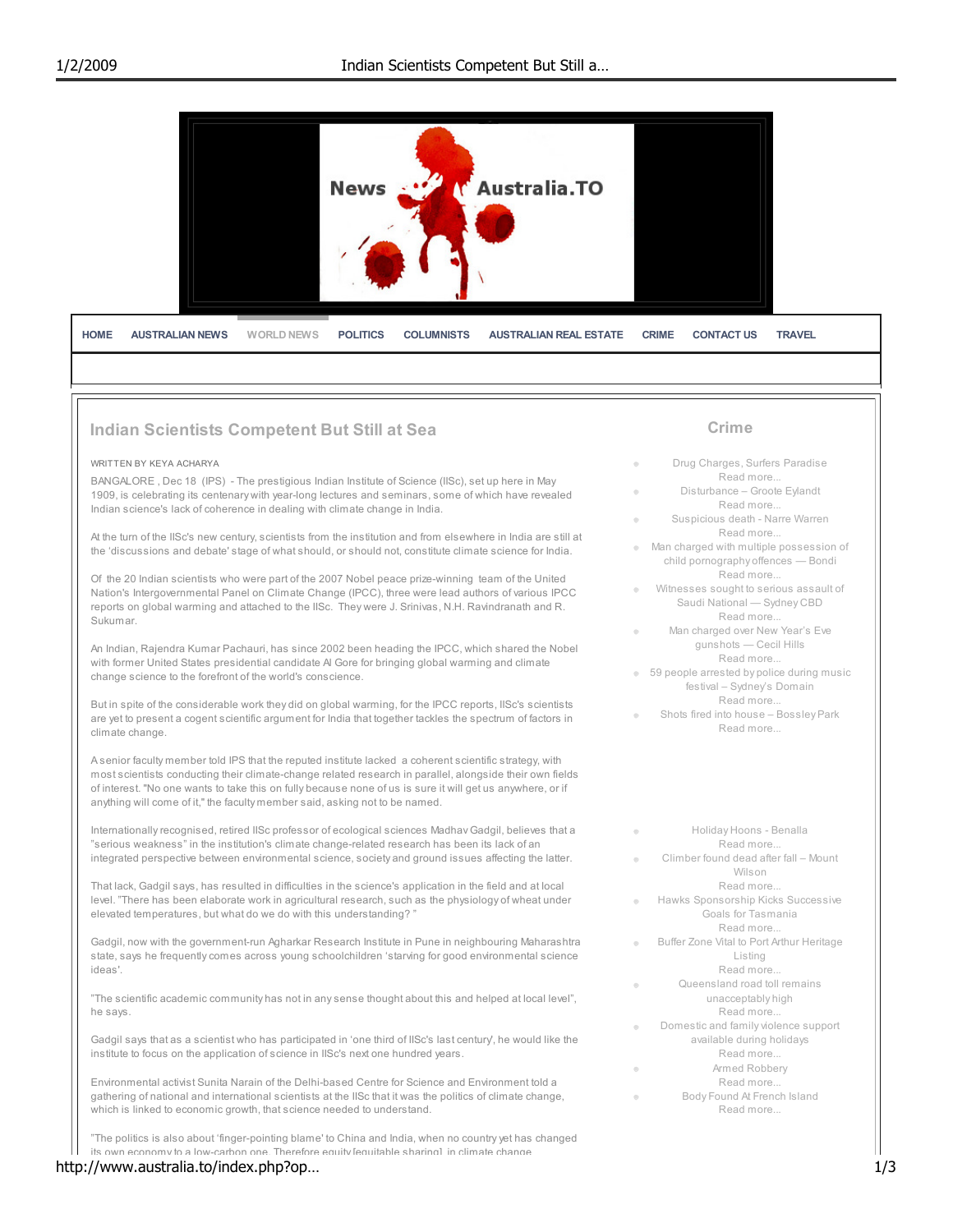its own economy to a low-carbon one. Therefore equity [equitable sharing] in climate change agreements is a pre-requisite". Narain illustrated by way of the EU's emissions which increased last year, but managed a seeming emissions-reduction by "hiding behind" the newly-emerged east European member-nations' low emissions. But J. Srinivasan, chairman of the Mechanical Science Division and professor at the Centre for Atmospheric and Oceanic Sciences, and lead author of the IPCC's Working Group 1 on physical science, does not quite agree with Narain's view. " We have to instead look at ourselves, examine changes in pollution in India; for instance, we have very adverse impacts of pollution and climate change on crops and our health," says Srinivasan. Srinivasan says India needs to 'look' at its population, the dimensions of which are posing serious ecological threats 'which we cannot wish away'. 1/2/2009 Indian Scientists Competent But Still a…

Narain says her global political view for India does not belie the need for both China and India to do something about controlling their own emissions.

She thinks India and China should participate jointly in a strategy for their own low-carbon growth through a mix of cleaner coal power and renewable energy systems, especially in the transport sector.

"We need to reinvent mobility", she says.

Prof. Srinivas says India has three choices facing it for alternatives to high-carbon systems: carbon sequestration, renewable energy and nuclear power, in spite of high costs.

"Sequestration costs are too high, but larger non-conventional power plants present feasible costs. The challenge is that someone has to kick-start this", Srinivas says.

Nuclear energy has been controversial, says Srinivas, for its long-term impacts, "But as a society we may have to look at this for the short term. The issue is about nuclear fuel being diverted for other purposes and the safety and security necessary for its transportation", he feels.

The issue facing both India, its scientists, planners and activists however, is that the country's alternative technology sciences are not mature yet, with insufficient research and development being conducted on it currently.

Sam Pitroda, who revolutionised the Indian telecom sector two decades ago and is now chairman of the government's Knowledge Commission, told the scientific community at the IISc that India needed to invent, in some cases, reinvent, its own model and not look to western nations for simulations.

''I believe the time has come for the world to recognise that the old, western model of consumption is unsustainable,'' said Pitroda.

" We have had our peaks [in Indian science] , but our average has not been good. All you now need to do is light to a fire to energise Indian pioneers," Pitroda told the scientists.

# **OpEd Writers Community Community Community Community Community Community Community Community Community Community**

- The Good in all of us
- Read more... Philip Emeagwali
- Read more...
- Globalization Not New; Look at Slave Trade Read more...
- How Do We Reverse the Brain Drain? Read more...

- Gaza: hope after attack Read more...
- The Gaza Crisis Read more...
- U.S. Seeks More Supply Routes for **Afghanistan**
- Read more... Coalition Kills 11 in Shootout With
	- Read more...

# **Terrorists**

 $\bullet$ 

- Expo Series Surpasses Trading Volume Expectations Read more... Top .AU Domain Sales  $\otimes$
- Read more...
- Netfleet partners with Netregistry  $^\circ$ Read more... 'Resistance is futile': Beware of
	- Neuromarketing Read more...

Credit Card Comparison – Best Australian Credit Card offers ...

Visit Kredit.com.au to compare the best credit card offers ... Kredit.com.au are experts in credit card comparison and finding the best deals online.

### **Politics**

### Crime

# In Depth

Queensland Tennis Centre Opens

Drug Charges, Surfers Paradise

 $\qquad \qquad \circ$ 

BANGLADESH: Hasina Can Lay to Rest

http://www.australia.to/index.php?op… 2/3